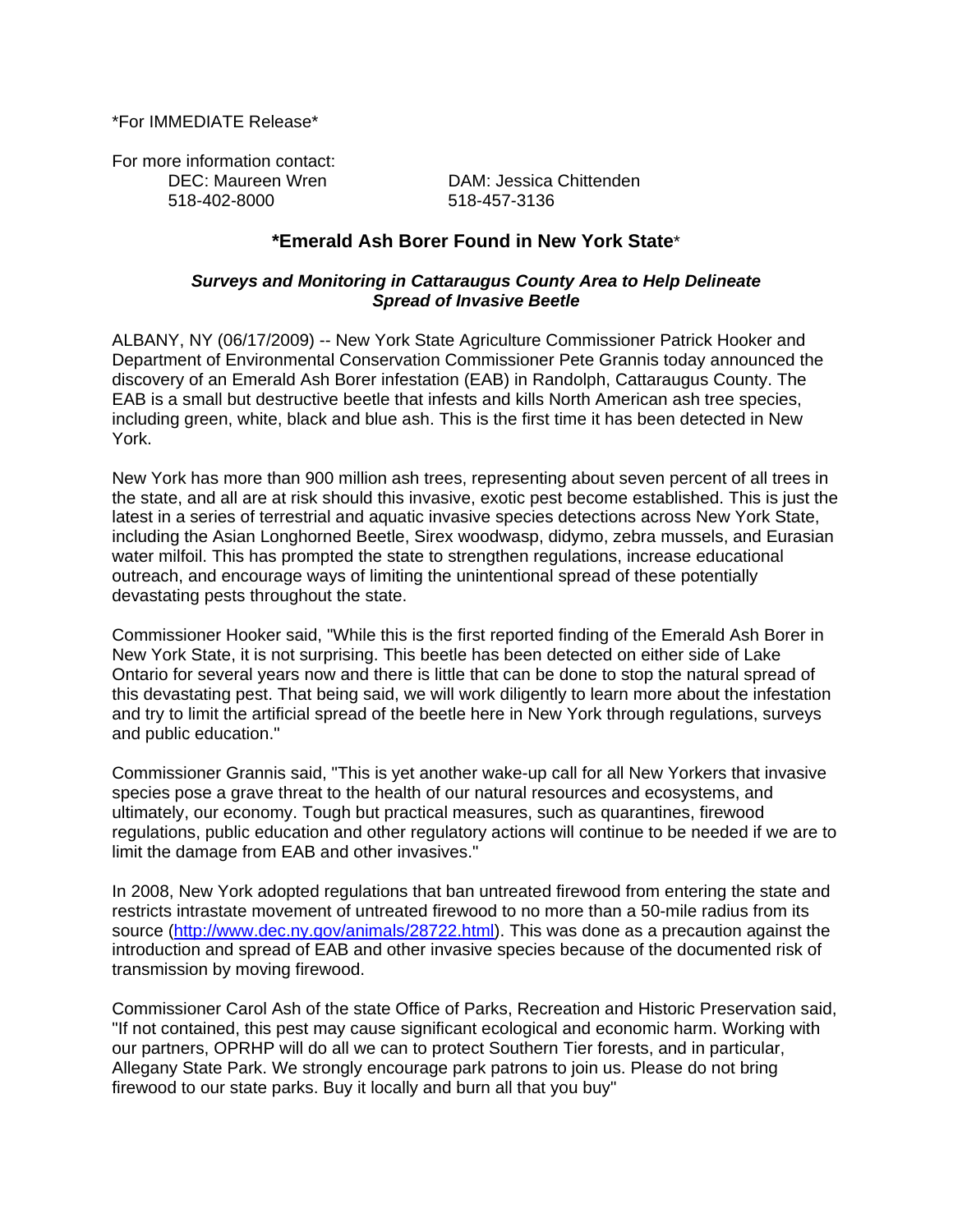The infestation was initially reported to the New York State Department of Agriculture and Markets on June 15, 2009, by Rick Hoebeke, an entomolologist at Cornell University, after two U.S. Department of Agriculture (USDA) Agricultural Research Service employees recognized damage to some local ash trees just off Exit 16 of State Route 17/I-86. After receiving the report and conducting an initial inspection, an adult beetle from the infested area was submitted with the identification confirmed by the USDA's Systematic Entomology Laboratory at the National Museum of Natural History in Washington, D.C. Photographs depicting the infestation will be posted to<ftp://ftp.dec.state.ny.us/dpae/press/>Approximately 30 trees are infested or highly suspected of being infested to date.

Jonathan Staples of the USDA Animal and Plant Health Inspection Service said, "The detection of the Emerald Ash Borer could have a profound effect on the state's landscape given the huge number of ash trees located throughout New York. Exotic invasive species such as this need to be closely monitored not only for its potential to spread naturally, but also, the potential for artificial spread through firewood movement and other regulated articles."

## THE EMERALD ASH BORER:

The EAB has metallic green wing covers and a coppery red or purple abdomen; it is small enough to fit easily on a penny (photos:

<http://www.agmkt.state.ny.us/CAPS/pdf/Emerald%20Ash%20Borer%20Poster.pdf> and [http://www.dec.ny.gov/animals/7253.html\)](http://www.dec.ny.gov/animals/7253.html). Damage is caused by the larvae, which feed in tunnels called galleries in the phloem just below the bark. The serpentine galleries disrupt water and nutrient transport, causing branches, and eventually the entire tree, to die. Adult beetles leave distinctive D-shaped exit holes in the outer bark of the branches and the trunk. Other signs of infection include tree canopy dieback, yellowing, extensive sprouting from the roots and trunk (called "epicormic shoots") and browning of leaves. Infested trees may also exhibit woodpecker damage from larvae extraction.

Since its discovery in southeastern Michigan in 2002, the EAB is responsible for the destruction of over 70 million ash trees in the U.S. The beetle has been moving steadily outward from its first discovered infestation in Detroit, Michigan, and has now been found in 13 states and two neighboring Canadian provinces. The primary way this insect spreads is when firewood and wood products are moved from one place to another. Many of New York State's forests and parklands, including Allegany State Park which is near the recent EAB finding, are high-risk areas due to firewood movement.

New York State has been actively surveying for EAB since 2003, inspecting declining ash trees and setting traps in Western and Eastern New York, Long Island and New York City. Up until this discovery, no signs of EAB were ever detected in the state.

#### WHAT IS BEING DONE NOW:

A cooperative effort among USDA and New York State staff will conduct a thorough survey of trees and deploy a more intensive trapping effort in the surrounding area to assess the extent and age of the infestation. Information from this survey will help determine the response strategy, which could range from tree removals associated with eradication and safety concerns, to ash product quarantines. DEC's firewood regulations prohibiting out-of-state transport of untreated firewood and intra-state movement of untreated firewood more than 50 miles remain in effect and are an extremely important tool to contain this damaging pest.